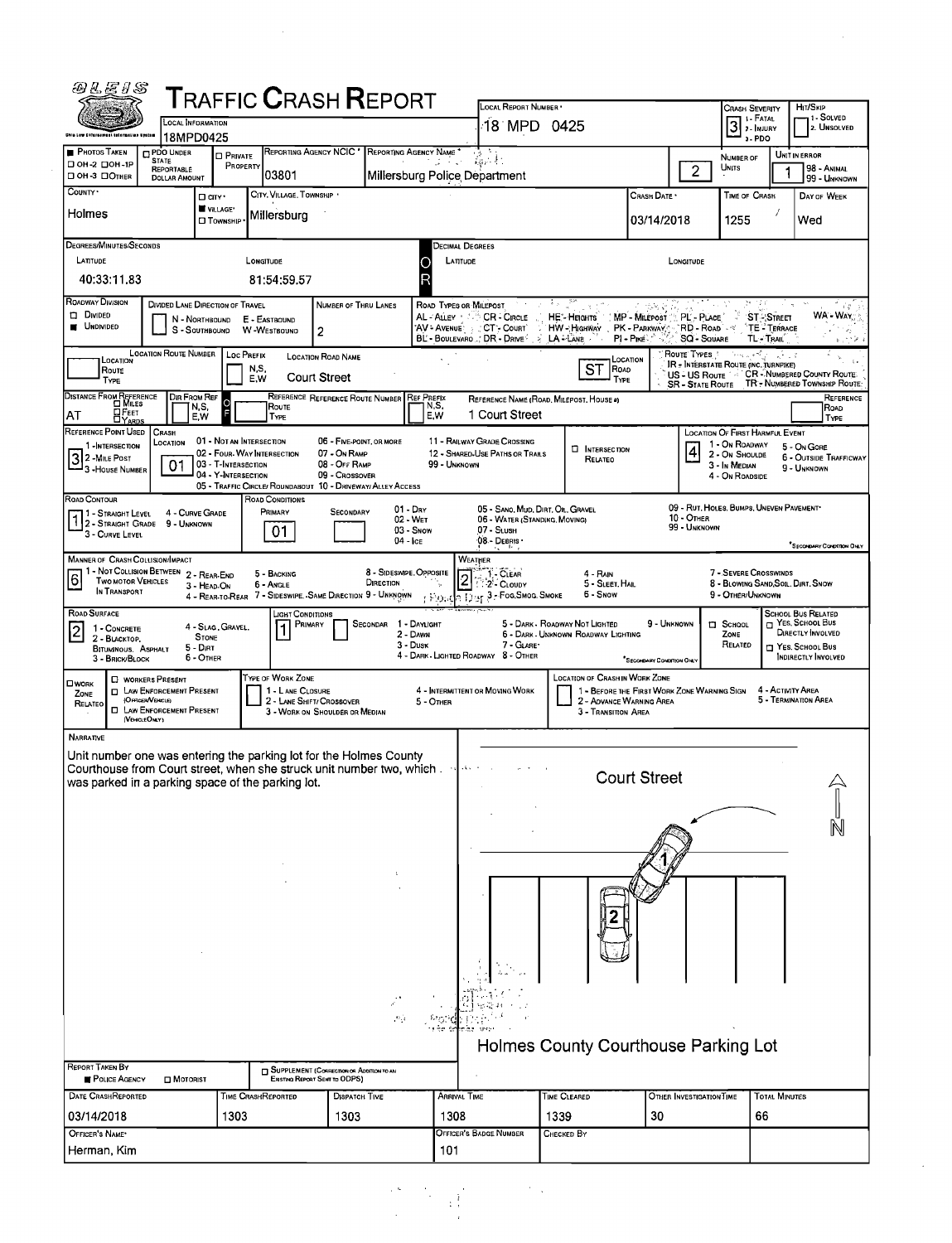|                                             |                                                                                                 |                                                                                |                                                                                                         |                                                               |                                                                                                | LOCAL REPORT NUMBER                         |                                                                                                                                                                                                                                                                                                                                                                                                                                                                                                                                                                                                                                                                                                                                                                                                                                                                                                                                                                                                                                                      |                                                        |
|---------------------------------------------|-------------------------------------------------------------------------------------------------|--------------------------------------------------------------------------------|---------------------------------------------------------------------------------------------------------|---------------------------------------------------------------|------------------------------------------------------------------------------------------------|---------------------------------------------|------------------------------------------------------------------------------------------------------------------------------------------------------------------------------------------------------------------------------------------------------------------------------------------------------------------------------------------------------------------------------------------------------------------------------------------------------------------------------------------------------------------------------------------------------------------------------------------------------------------------------------------------------------------------------------------------------------------------------------------------------------------------------------------------------------------------------------------------------------------------------------------------------------------------------------------------------------------------------------------------------------------------------------------------------|--------------------------------------------------------|
| UNIT NUMBER                                 |                                                                                                 | OWNER NAME: LAST, FIRST, MIDDLE ( C) SAME AS DRIVER )                          |                                                                                                         |                                                               | OWNER PHONE NUMBER                                                                             |                                             |                                                                                                                                                                                                                                                                                                                                                                                                                                                                                                                                                                                                                                                                                                                                                                                                                                                                                                                                                                                                                                                      |                                                        |
|                                             |                                                                                                 | Holmes County Commisioners,                                                    |                                                                                                         |                                                               | 330-674-0286                                                                                   |                                             |                                                                                                                                                                                                                                                                                                                                                                                                                                                                                                                                                                                                                                                                                                                                                                                                                                                                                                                                                                                                                                                      | FRONT                                                  |
| OWNER ADDRESS: CITY, STATE, ZIP             |                                                                                                 | <b>CISAME AS DRIVER</b> )                                                      |                                                                                                         |                                                               |                                                                                                |                                             |                                                                                                                                                                                                                                                                                                                                                                                                                                                                                                                                                                                                                                                                                                                                                                                                                                                                                                                                                                                                                                                      | п                                                      |
|                                             | 1 Court Street, Millersburg, OH, 44654                                                          |                                                                                |                                                                                                         |                                                               |                                                                                                |                                             |                                                                                                                                                                                                                                                                                                                                                                                                                                                                                                                                                                                                                                                                                                                                                                                                                                                                                                                                                                                                                                                      |                                                        |
| LP STATE LICENSE PLATE NUMBER               |                                                                                                 |                                                                                | <b>VEHICLE IDENTIFICATION NUMBER</b>                                                                    |                                                               |                                                                                                | # Occupants                                 | 2 - MINOR                                                                                                                                                                                                                                                                                                                                                                                                                                                                                                                                                                                                                                                                                                                                                                                                                                                                                                                                                                                                                                            |                                                        |
| он                                          | <b>FCA9983</b>                                                                                  |                                                                                | 1FAFP53U46A193487                                                                                       |                                                               |                                                                                                | 1.                                          | 3 - FUNCTIONAL                                                                                                                                                                                                                                                                                                                                                                                                                                                                                                                                                                                                                                                                                                                                                                                                                                                                                                                                                                                                                                       | $\Box$<br>о                                            |
| <b>VEHICLE YEAR</b>                         | <b>VEHICLE MAKE</b>                                                                             |                                                                                | <b>VEHICLE MODEL</b>                                                                                    |                                                               | <b>VEHICLE COLOR</b>                                                                           |                                             | 4 - DISABLING                                                                                                                                                                                                                                                                                                                                                                                                                                                                                                                                                                                                                                                                                                                                                                                                                                                                                                                                                                                                                                        |                                                        |
| 2006<br>PROOF OF                            | Ford<br><b>INSURANCE COMPANY</b>                                                                |                                                                                | Taurus<br>POLICY NUMBER                                                                                 | <b>TOWED BY</b>                                               | RED                                                                                            |                                             |                                                                                                                                                                                                                                                                                                                                                                                                                                                                                                                                                                                                                                                                                                                                                                                                                                                                                                                                                                                                                                                      | $\Box$<br>о<br>α                                       |
| <b>INSURANCE</b><br>SHOWN                   | County Risk Sharing                                                                             |                                                                                | CO-0470                                                                                                 |                                                               |                                                                                                |                                             |                                                                                                                                                                                                                                                                                                                                                                                                                                                                                                                                                                                                                                                                                                                                                                                                                                                                                                                                                                                                                                                      |                                                        |
|                                             | CARRIER NAME, ADDRESS, CITY, STATE, ZIP                                                         |                                                                                | $\epsilon = \epsilon_1 + \lambda$                                                                       | ta gorth<br>$\mathcal{L}_{\mathcal{L}}$                       |                                                                                                |                                             |                                                                                                                                                                                                                                                                                                                                                                                                                                                                                                                                                                                                                                                                                                                                                                                                                                                                                                                                                                                                                                                      | <b>CARRIER PHONE</b>                                   |
| US DOT                                      |                                                                                                 | VEHICLE WEIGHT GVWR/GCWR                                                       | CARGO BODY TYPE<br>101 - No Cargo Body Type/Not Applicabl 09 - Pole                                     |                                                               |                                                                                                | TRAFFICWAY DESCRIPTION                      |                                                                                                                                                                                                                                                                                                                                                                                                                                                                                                                                                                                                                                                                                                                                                                                                                                                                                                                                                                                                                                                      |                                                        |
| HM PLACARD ID NO.                           |                                                                                                 | 1 - LESS THAN OR EQUAL TO 10K LBS<br>2 - 10,001 to 26,000 k Lss                | 01<br>02 - Busi Van (9-15 Séats, Inc Driver) 10 - Cargo Tank<br>03 - Bus (16+ Seats, Inc Driver)        | 11 - FLAT BED                                                 |                                                                                                |                                             |                                                                                                                                                                                                                                                                                                                                                                                                                                                                                                                                                                                                                                                                                                                                                                                                                                                                                                                                                                                                                                                      |                                                        |
|                                             |                                                                                                 | 3 - MORE THAN 26,000K LBS.                                                     | 04 - VEHICLE TOWING ANOTHER VEHICLE<br>05 - Logging                                                     | 12 - Dump                                                     | 13 - CONCRETE MIXER                                                                            |                                             |                                                                                                                                                                                                                                                                                                                                                                                                                                                                                                                                                                                                                                                                                                                                                                                                                                                                                                                                                                                                                                                      |                                                        |
|                                             | <b>HM CLASS</b><br>$\Box$ Related                                                               | <b>HAZARDOUS MATERIAL</b>                                                      | 06 - INTERMODAL CONTAINER CHASIS<br>07 - CARGO VAN/ENCLOSED BOX                                         |                                                               | 14 - Auto Transporter<br>15 - GARBAGE /REFUSE                                                  | <b>D</b> HIT / SKIP UNIT                    |                                                                                                                                                                                                                                                                                                                                                                                                                                                                                                                                                                                                                                                                                                                                                                                                                                                                                                                                                                                                                                                      |                                                        |
|                                             | NUMBER<br>NON-MOTORIST LOCATION PRIOR TO IMPACT                                                 | TYPE OF USE                                                                    | 08 - GRAIN, CHIPS, GRAVEL<br>UNIT TYPE                                                                  |                                                               | 99 - OTHER/UNKNOWN                                                                             |                                             |                                                                                                                                                                                                                                                                                                                                                                                                                                                                                                                                                                                                                                                                                                                                                                                                                                                                                                                                                                                                                                                      |                                                        |
|                                             | 01 - INTERSECTION - MARKED CROSSWAL                                                             | 3                                                                              | 03                                                                                                      |                                                               |                                                                                                |                                             |                                                                                                                                                                                                                                                                                                                                                                                                                                                                                                                                                                                                                                                                                                                                                                                                                                                                                                                                                                                                                                                      |                                                        |
|                                             | 02 - Intersection - No Crosswalk<br>03 - INTERSECTION OTHER<br>04 - MIDBLOCK - MARKED CROSSWALK | 1 - PERSONAL                                                                   | 01 - Sub-COMPACT<br>02 - COMPACT                                                                        |                                                               | 14 - SINGLE UNIT TRUCK: 3+ AXLES                                                               |                                             |                                                                                                                                                                                                                                                                                                                                                                                                                                                                                                                                                                                                                                                                                                                                                                                                                                                                                                                                                                                                                                                      | 22 - BUS (16+ SEATS INC DRIVER)                        |
|                                             | 05 - Travel LANE - OTHER LOCATION<br>06 - BICYCLE LANE                                          | 2 - COMMERCIAL                                                                 | 99 - UNKNOWN 03 - MID SIZE<br>OR HIT/SKIP<br>04 - Full Size                                             |                                                               | 15 - SINGLE UNIT TRUCK / TRAILER<br>16 - TRUCK/TRACTOR (BOBTAIL)                               |                                             |                                                                                                                                                                                                                                                                                                                                                                                                                                                                                                                                                                                                                                                                                                                                                                                                                                                                                                                                                                                                                                                      |                                                        |
| 08 - Sidewalk                               | 07 - SHOULDER/ROADSIDE                                                                          | 3 - GOVERNMENT                                                                 | 05 - Minivan<br>06 - Sport Utility Vehicle<br>07 - Pickup                                               |                                                               | 17 - TRACTOR/SEMI-TRAILER<br>18 - Tractor/Double                                               |                                             |                                                                                                                                                                                                                                                                                                                                                                                                                                                                                                                                                                                                                                                                                                                                                                                                                                                                                                                                                                                                                                                      | 24 - ANIMAL WITH BUGGY, WAGON, SURREY                  |
|                                             | 09 - MEDIAN/CROSSING ISLAND<br>10 - DRIVE WAY ACCESS                                            | <b>D IN EMERGENCY</b><br>RESPONSE                                              | $08 - V_{AN}$ -<br>09 - MOTORCYCLE                                                                      |                                                               | 19 - TRACTOR/TRIPLES<br>20 - OTHER MEDIHEAVY VEHICLE                                           |                                             |                                                                                                                                                                                                                                                                                                                                                                                                                                                                                                                                                                                                                                                                                                                                                                                                                                                                                                                                                                                                                                                      |                                                        |
|                                             | 11 - SHARED-USE PATH OR TRAIL<br>12 - NON-TRAFFICWAY AREA                                       |                                                                                | 10 - MOTORIZED BICYCLE<br>11 - SNOWMOBILE/ATV                                                           |                                                               |                                                                                                | HAS HM PLACARD                              |                                                                                                                                                                                                                                                                                                                                                                                                                                                                                                                                                                                                                                                                                                                                                                                                                                                                                                                                                                                                                                                      |                                                        |
|                                             | 99 - OTHER/UNKNOWN                                                                              | 09 - AMBULANCE                                                                 | 12 - OTHER PASSENGER VEHICLE<br>17 - FARM VEHICLE                                                       |                                                               |                                                                                                |                                             |                                                                                                                                                                                                                                                                                                                                                                                                                                                                                                                                                                                                                                                                                                                                                                                                                                                                                                                                                                                                                                                      |                                                        |
| SPECIAL FUNCTION 01 - NONE<br>01            | 02 - TAXI<br>03 - RENTAL TRUCK (OVER 10K LBS)                                                   | $10 -$ FIRE<br>11 - HIGHWAY/MAINTENANCE                                        | 18 - FARM EQUIPMENT<br>19 - Мотовноме                                                                   | <b>MOST DAMAGED AREA</b><br>01 - None<br>03                   | 02 - CENTER FRONT                                                                              | 08 - LEFT SIDE<br>09 - LEFT FRONT           |                                                                                                                                                                                                                                                                                                                                                                                                                                                                                                                                                                                                                                                                                                                                                                                                                                                                                                                                                                                                                                                      | 1 - Non-Contact                                        |
|                                             | 05 - Bus - Transit                                                                              | 04 - Bus - SCHOOL (PUBLIC OR PRIVATE) 12 - MILITARY<br>13 - Pouce              | 20 - GOLF CART<br>21 - TRAIN                                                                            | MPACT ARE 04 - RIGHT SIDE                                     | 03 - RIGHT FRONT                                                                               | 10 - TOP AND WINDOWS<br>11 - UNDERCARRIAGE  |                                                                                                                                                                                                                                                                                                                                                                                                                                                                                                                                                                                                                                                                                                                                                                                                                                                                                                                                                                                                                                                      | 3 2 - Non-Collision<br>3 - STRIKING<br>4 - STRUCK      |
|                                             | 06 - Bus - Charter<br>07 - Bus - SHUTTLE                                                        | 14 - PUBLIC UTILITY<br>15 - OTHER GOVERNMENT                                   | 22 - OTHER (EXPLAIN IN NARRATIVE)                                                                       | 03                                                            | 05 - RIGHT REAR<br>06 - REAR CENTER                                                            | 12 - LOAD/TRAILER<br>13 - TOTAL (ALL AREAS) |                                                                                                                                                                                                                                                                                                                                                                                                                                                                                                                                                                                                                                                                                                                                                                                                                                                                                                                                                                                                                                                      | 5 - STRIKING/STRUCK<br>9 - UNKNOWN                     |
| PRE-CRASH ACTIONS                           | 08 - Bus - OTHER                                                                                | 16 - CONSTRUCTION EOIP.                                                        |                                                                                                         |                                                               | 07 - LEFT REAR                                                                                 | 14 - Отнев                                  |                                                                                                                                                                                                                                                                                                                                                                                                                                                                                                                                                                                                                                                                                                                                                                                                                                                                                                                                                                                                                                                      |                                                        |
| 06                                          | MOTORIST                                                                                        |                                                                                |                                                                                                         | NON-MOTORIST                                                  |                                                                                                |                                             |                                                                                                                                                                                                                                                                                                                                                                                                                                                                                                                                                                                                                                                                                                                                                                                                                                                                                                                                                                                                                                                      |                                                        |
|                                             | 01 - STRAIGHT AHEAD<br>02 - BACKING                                                             | 07 - MAKING U-TURN<br>08 - ENTERING TRAFFIC LANE                               | 13 - Negotiating a Curve<br>14 - OTHER MOTORIST ACTIO                                                   |                                                               | 15 - ENTERING OR CROSSING SPECIFIED LOCATIO<br>16 - WALKING RUNNING, JOGGING, PLAYING, CYCLING |                                             |                                                                                                                                                                                                                                                                                                                                                                                                                                                                                                                                                                                                                                                                                                                                                                                                                                                                                                                                                                                                                                                      | 21 - OTHER NON-MOTORIST ACTION                         |
| 99 - UNKNOWN                                | 03 - Changing Lanes<br>04 - OVERTAKING/PASSING                                                  | 09 - LEAVING TRAFFIC LANE<br>10 - PARKED                                       |                                                                                                         | $\mathcal{L} \rightarrow \mathcal{L} \rightarrow \mathcal{L}$ | 17 - WORKING<br>18 - Pushing Vehicle                                                           |                                             |                                                                                                                                                                                                                                                                                                                                                                                                                                                                                                                                                                                                                                                                                                                                                                                                                                                                                                                                                                                                                                                      |                                                        |
|                                             | 05 - MAKING RIGHT TURN<br>06 - MAKING LEFT TURN                                                 | 12 - DRIVERLESS                                                                | 11 - SLOWING OR STOPPED IN TRAFFIC                                                                      |                                                               | 19 - APPROACHING OR LEAVING VEHICLE<br>20 - STANDING                                           |                                             |                                                                                                                                                                                                                                                                                                                                                                                                                                                                                                                                                                                                                                                                                                                                                                                                                                                                                                                                                                                                                                                      |                                                        |
| <b>CONTRIBUTING CIRCUMSTANCE</b><br>PRIMARY | MOTORIST                                                                                        |                                                                                | $\cdot$<br>i kv                                                                                         | THE R P & NON-MOTORIST                                        |                                                                                                |                                             |                                                                                                                                                                                                                                                                                                                                                                                                                                                                                                                                                                                                                                                                                                                                                                                                                                                                                                                                                                                                                                                      |                                                        |
| 17                                          | 01 - None<br>02 - FAILURE TO YIELD                                                              |                                                                                | 11 - IMPROPER BACKING<br>12 - IMPROPER START FROM PARKED POSITION                                       | 22 - None<br>23 - IMPROPER CROSSING                           |                                                                                                |                                             |                                                                                                                                                                                                                                                                                                                                                                                                                                                                                                                                                                                                                                                                                                                                                                                                                                                                                                                                                                                                                                                      |                                                        |
|                                             | 03 - RAN RED LIGHT<br>04 - RAN STOP SIGN                                                        |                                                                                | 13 - STOPPED OR PARKED LLEGALLY<br>14 - OPERATING VEHICLE IN NEGLIOENT MANNER                           | 24 - DARTING                                                  | 25 - LYING AND/OR LLEGALLY IN ROADWAY                                                          |                                             |                                                                                                                                                                                                                                                                                                                                                                                                                                                                                                                                                                                                                                                                                                                                                                                                                                                                                                                                                                                                                                                      |                                                        |
| SECONDARY                                   | 05 - Exceeded Speed Limit<br>06 - Unsafe Speed                                                  |                                                                                | 15 - Swering to Avoid (Due to External Conditions)<br>16 - WRONG SIDE/WRONG WAY                         |                                                               | 26 - FALURE TO YIELD RIGHT OF WAY<br>27 - NOT VISIBLE (DARK CLOTHING)                          |                                             |                                                                                                                                                                                                                                                                                                                                                                                                                                                                                                                                                                                                                                                                                                                                                                                                                                                                                                                                                                                                                                                      | 07 - WORN OR SLICK TIRES                               |
|                                             | 07 - IMPROPER TURN<br>08 - LEFT OF CENTER                                                       |                                                                                | 17 - FALURE TO CONTROL<br>18 - VISION OBSTRUCTION                                                       | 28 - INATTENTIVE                                              | 29 - FAILURE TO OBEY TRAFFIC SIGNS                                                             |                                             |                                                                                                                                                                                                                                                                                                                                                                                                                                                                                                                                                                                                                                                                                                                                                                                                                                                                                                                                                                                                                                                      | 08 - TRAILER EOUIPMENT DEFECTIVE                       |
| 99 - UNKNOWN                                | 09 - FOLLOWED TOO CLOSELY/ACDA<br>10 - IMPROPER LANE CHANGE<br><b>/PASSING/OFF ROAD</b>         |                                                                                | 19 - OPERATING DEFECTIVE EQUIPMENT<br>20 - LOAD SHIFTING/FALLING/SPILLING<br>21 - OTHER IMPROPER ACTION | /SIGNALS/OFFICER<br>30 - Wrong Side of the Road               | 31 - OTHER NON-MOTORIST ACTION                                                                 |                                             |                                                                                                                                                                                                                                                                                                                                                                                                                                                                                                                                                                                                                                                                                                                                                                                                                                                                                                                                                                                                                                                      | 10 - DISABLED FROM PRIOR ACCIDENT                      |
| <b>SEQUENCE OF EVENTS</b>                   |                                                                                                 |                                                                                | <b>NON-COLLISION EVENTS</b>                                                                             |                                                               |                                                                                                |                                             |                                                                                                                                                                                                                                                                                                                                                                                                                                                                                                                                                                                                                                                                                                                                                                                                                                                                                                                                                                                                                                                      |                                                        |
| 21                                          |                                                                                                 | 5                                                                              | 01 - Overturn/Rollover<br>02 - FIRE/EXPLOSION                                                           |                                                               | 06 - EQUIPMENT FAILURE<br>(BLOWN TIRE, BRAKE FAILURE, ETC)                                     |                                             | 10 - Cross Median<br>11 - Cross CENTER LINE                                                                                                                                                                                                                                                                                                                                                                                                                                                                                                                                                                                                                                                                                                                                                                                                                                                                                                                                                                                                          |                                                        |
| FIRST<br><b>HARMFUL</b>                     | Most<br>Harmful                                                                                 | 99 - UNKNOWN                                                                   | 03 - IMMERSION<br>04 - JACKKNIFE                                                                        |                                                               | 07 - SEPARATION OF UNITS<br>08 - RAN OFF ROAD RIGHT                                            |                                             | 12 - DOWNHILL RUNAWAY                                                                                                                                                                                                                                                                                                                                                                                                                                                                                                                                                                                                                                                                                                                                                                                                                                                                                                                                                                                                                                |                                                        |
| EVENT                                       | EVENT                                                                                           |                                                                                | 05 - CARGO/EOUIPMENT LOSS OR SHIFT 09 - RAN OFF ROAD LEFT<br>COLLISION WITH FIXED, OBJECT               |                                                               |                                                                                                |                                             |                                                                                                                                                                                                                                                                                                                                                                                                                                                                                                                                                                                                                                                                                                                                                                                                                                                                                                                                                                                                                                                      |                                                        |
| 14 - PEDESTRIAN                             | COLLISION WITH PERSON, VEHICLE OR OBJECT NOT FIXED                                              | 21 - PARKED MOTOR VEHICLE                                                      | 25 - IMPACT ATTENUATOR/CRASH CUSHION 3 - MEDIAN CABLE BARRIER<br>26 - BRIDGE OVERHEAD STRUCTURE         |                                                               | 34 - MEDIAN GUARDRAIL BARRIER                                                                  |                                             | 41 - OTHER POST, POLE                                                                                                                                                                                                                                                                                                                                                                                                                                                                                                                                                                                                                                                                                                                                                                                                                                                                                                                                                                                                                                | <b>48 - TREE</b><br>49 - FIRE HYDRANT                  |
| 15 - PEDALCYCLE                             | 15 - RAILWAY VEHICLE (TAAN, ENGINE)                                                             | 22 - WORK ZONE MAINTENANCE EOUIPMENT<br>23 - STRUCK BY FALLING, SHIFTING CARGO | 27 - BRIDGE PIER OR ABUTMENT<br>28 - BRIDGE PARAPET                                                     |                                                               | 35 - MEDIAN CONCRETE BARRIER<br>36 - MEDIAN OTHER BARRIER                                      | 43 - Cuna                                   | 42 - Culvert                                                                                                                                                                                                                                                                                                                                                                                                                                                                                                                                                                                                                                                                                                                                                                                                                                                                                                                                                                                                                                         | 50 - WORK ZONE MAINTENANCE<br>EQUIPMENT                |
| 17 - Animal - Farm<br>18 - Animal - Deer    |                                                                                                 | OR ANYTHING SET IN MOTION BY A<br>MOTOR VEHICLE                                | 29 - BRIDGE RAIL<br>30 - GUARDRAIL FACE                                                                 |                                                               | 37 - TRAFFIC SIGN POST<br>38 - OVERHEAD SIGN POST                                              | 44 - Dirch                                  | 45 - EMBANKMENT                                                                                                                                                                                                                                                                                                                                                                                                                                                                                                                                                                                                                                                                                                                                                                                                                                                                                                                                                                                                                                      | 51 - WALL, BUILDING, TUNNEL<br>52 - OTHER FIXED OBJECT |
| 19 - ANIMAL - OTHER                         | 20 - MOTOR VEHICLE IN TRANSPORT                                                                 | 24 - OTHER MOVABLE OBJECT                                                      | 31 - GUARDRAILEND<br>32 - PORTABLE BARRIER                                                              | 40 - UTILITY POLE                                             | 39 - LIGHT/LUMINARIES SUPPORT                                                                  | 46 - FENCE                                  | 47 - MAILBOX                                                                                                                                                                                                                                                                                                                                                                                                                                                                                                                                                                                                                                                                                                                                                                                                                                                                                                                                                                                                                                         |                                                        |
| UNIT SPEED                                  | POSTED SPEED                                                                                    | <b>TRAFFIC CONTROL</b>                                                         |                                                                                                         |                                                               |                                                                                                | UNIT DIRECTION                              |                                                                                                                                                                                                                                                                                                                                                                                                                                                                                                                                                                                                                                                                                                                                                                                                                                                                                                                                                                                                                                                      | 9 - UNKNOWN                                            |
| 3                                           | 25                                                                                              | 01 - No Controls<br>12<br>02 - S TOP SIGN                                      | 07 - RAILROAD CROSSBUCKS<br>08 - RAILROAD FLASHERS                                                      | 13 - Crosswalk Lines<br>14 - W ALK/DON'T WALK                 | FROM 3                                                                                         | To<br>8                                     | 2 - South<br>3 - East                                                                                                                                                                                                                                                                                                                                                                                                                                                                                                                                                                                                                                                                                                                                                                                                                                                                                                                                                                                                                                | 6 - Northwest<br>7 - SOUTHEAST                         |
| $\square$ Stated                            |                                                                                                 | 03 - YIELD SIGN<br>04 - TRAFFIC SIGNAL                                         | 09 - RAILROAD GATES<br>10 - COSTRUCTION BARRICADE                                                       | 15 - О тнев<br>16 - Not Reported                              |                                                                                                |                                             | 18 MPD 0425<br><b>DAMAGE AREA</b><br><b>DAMAGE SCALE</b><br>$\overline{2}$<br>1 - NONE<br>o<br>9 - UNKNOWN<br>1 - Two Way, Nor Divided<br>1 2 - T WO-WAY, NOT DIVIDED, CONTINUOUS LEFT TURN LANE<br>3 - T WO-WAY, DIVIDED. UNPROTECTED (PAINTED OR GRASS >4FT.) MEDIA<br>4 - T wo-WAY, DIVIDED, POSITIVE MEDIANBARRIER<br>5 - ONE-WAY TRAFFICWAY<br>PASSENGER VEHICLES (LESS THAN 9 PASSENGERS MED/HEAVY TRUCKS OR COMBO UNITS > 10KLBS BUS/VAN/LIMO(9 OR MORE INCLUDING DRIVER)<br>13 - SINGLE UNIT TRUCK OR VAN 2AXLE, 6 TIRES 21 - BUS/VAN (9-15 SEATS INC DRIVER)<br>NON-MOTORIST<br>23 - ANIMAL WITH RIDER<br>25 - BICYCLE/PEDACYCLIST<br>26 - PEDESTRIAN/SKATER<br>27 - OTHER NON-MOTORIST<br>Астюм<br>99 - UNKNOWN<br><b>VEHICLE DEFECTS</b><br>01 - TURN SIGNALS<br>02 - HEAD LAMPS<br>03 - Tail Lamps<br>04 - BRAKES<br>05 - STEERING<br>06 - TIRE BLOWOUT<br>09 - MOTOR TROUBLE<br>11 - OTHER DEFECTS<br>OPPOSITE DIRECTION OF TRAVEL<br>13 - OTHER NON-COLLISION<br>OR SUPPORT<br>1 - North<br>5 - NORTHEAST<br>4 - West<br>8 - Southwest |                                                        |
| <b>ESTIMATED</b>                            |                                                                                                 | 05 - TRAFFIC FLASHERS<br>05 - School Zone                                      | 11 - PERSON (FLAGGER, OFFICER<br>12 - PAVEMENT MARKINGS                                                 |                                                               |                                                                                                |                                             |                                                                                                                                                                                                                                                                                                                                                                                                                                                                                                                                                                                                                                                                                                                                                                                                                                                                                                                                                                                                                                                      |                                                        |
|                                             |                                                                                                 |                                                                                |                                                                                                         |                                                               |                                                                                                |                                             |                                                                                                                                                                                                                                                                                                                                                                                                                                                                                                                                                                                                                                                                                                                                                                                                                                                                                                                                                                                                                                                      |                                                        |

| IL - I AVEMENT DIANNA OO                                                                                   |
|------------------------------------------------------------------------------------------------------------|
| $\cdot$<br>٠<br>ç.<br>٠.<br>A.<br>٠.<br>۰<br>. .<br>×,<br>٠<br>٠<br>$\varphi_{\pi}(\cdot)$<br>٠<br>٠<br>n. |
|                                                                                                            |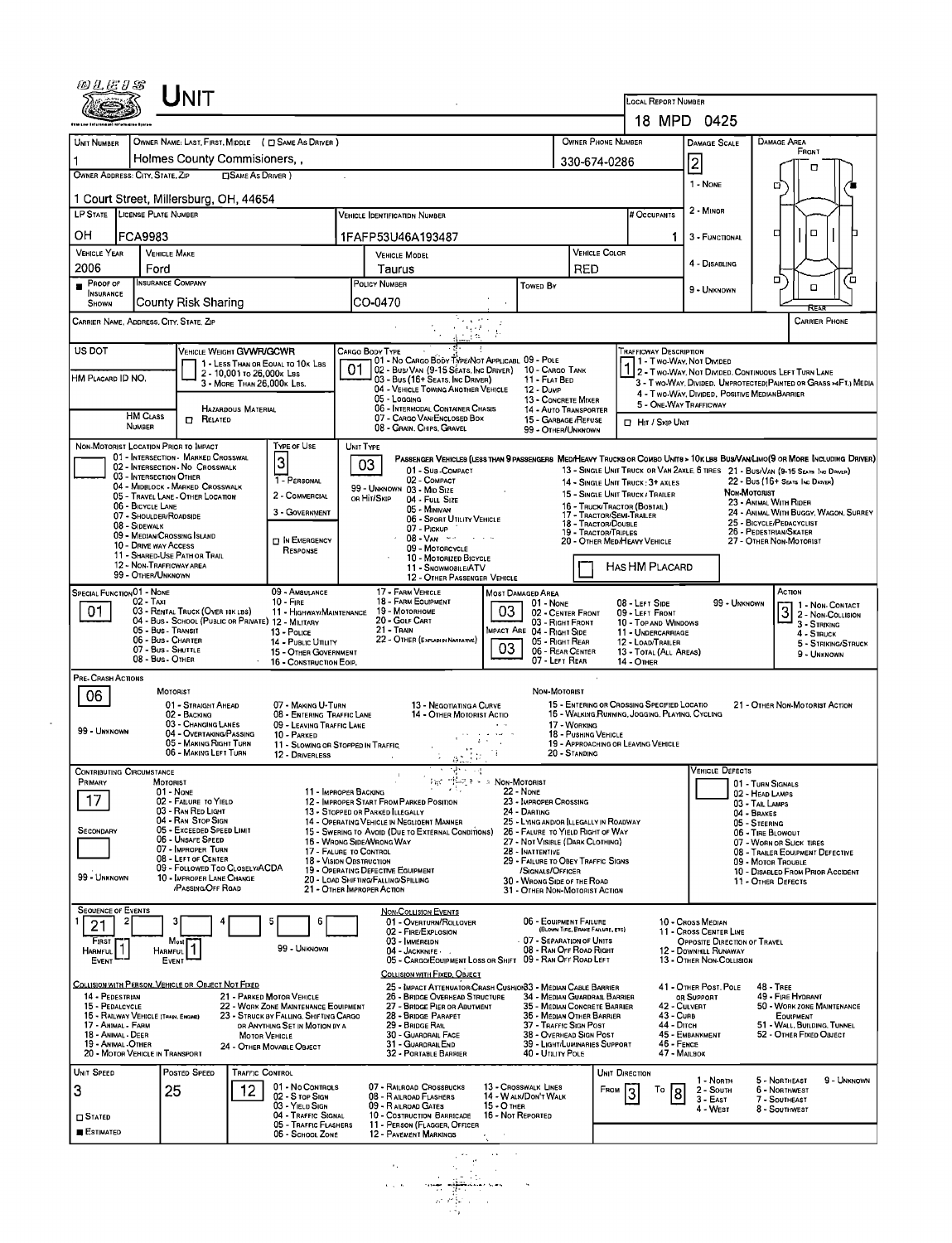| @LEIS                                                                                                             |                                                              | Unit                                                                                   |                           |                                                                                |                                       |                 |                                                                                                                                              |                                  |                                                                             |               |                                                  |                                                                                                                       |                                                                           |                                    |                                                                                             |                                                                  |  |
|-------------------------------------------------------------------------------------------------------------------|--------------------------------------------------------------|----------------------------------------------------------------------------------------|---------------------------|--------------------------------------------------------------------------------|---------------------------------------|-----------------|----------------------------------------------------------------------------------------------------------------------------------------------|----------------------------------|-----------------------------------------------------------------------------|---------------|--------------------------------------------------|-----------------------------------------------------------------------------------------------------------------------|---------------------------------------------------------------------------|------------------------------------|---------------------------------------------------------------------------------------------|------------------------------------------------------------------|--|
|                                                                                                                   |                                                              |                                                                                        |                           |                                                                                |                                       |                 |                                                                                                                                              |                                  |                                                                             |               |                                                  | LOCAL REPORT NUMBER                                                                                                   |                                                                           |                                    |                                                                                             |                                                                  |  |
|                                                                                                                   |                                                              |                                                                                        |                           |                                                                                |                                       |                 |                                                                                                                                              |                                  |                                                                             |               |                                                  | 18 MPD 0425                                                                                                           |                                                                           |                                    |                                                                                             |                                                                  |  |
| UNIT NUMBER                                                                                                       |                                                              |                                                                                        |                           | OWNER NAME: LAST, FIRST, MIDDLE ( C SAME AS DRIVER )                           |                                       |                 |                                                                                                                                              |                                  |                                                                             |               | OWNER PHONE NUMBER                               |                                                                                                                       | <b>DAMAGE SCALE</b>                                                       |                                    | <b>DAMAGE AREA</b><br>Front                                                                 |                                                                  |  |
| 2<br>OWNER ADDRESS: CITY, STATE, ZIP                                                                              |                                                              | Steiner, Christine, K                                                                  | <b>CISAME AS DRIVER )</b> |                                                                                |                                       |                 |                                                                                                                                              |                                  |                                                                             |               | 330-763-3463                                     |                                                                                                                       | 2                                                                         |                                    |                                                                                             | □                                                                |  |
| 1817 SR 83 Unit 521, Millersburg, OH, 44654                                                                       |                                                              |                                                                                        |                           |                                                                                |                                       |                 |                                                                                                                                              |                                  |                                                                             |               |                                                  |                                                                                                                       | 1 - NONE                                                                  |                                    | ם                                                                                           |                                                                  |  |
| LP STATE LICENSE PLATE NUMBER                                                                                     |                                                              |                                                                                        |                           |                                                                                |                                       |                 | VEHICLE IDENTIFICATION NUMBER                                                                                                                |                                  |                                                                             |               |                                                  | # Occupants                                                                                                           | 2 - MINOR                                                                 |                                    |                                                                                             |                                                                  |  |
| OН                                                                                                                | GOB5883                                                      |                                                                                        |                           |                                                                                |                                       |                 | KL8CB6SA4HC756644                                                                                                                            |                                  |                                                                             |               |                                                  | 0                                                                                                                     | 3 - FUNCTIONAL                                                            |                                    | а                                                                                           | α                                                                |  |
| <b>VEHICLE YEAR</b>                                                                                               | <b>VEHICLE MAKE</b>                                          |                                                                                        |                           |                                                                                | VEHICLE COLOR<br><b>VEHICLE MODEL</b> |                 |                                                                                                                                              |                                  |                                                                             |               |                                                  |                                                                                                                       |                                                                           |                                    |                                                                                             |                                                                  |  |
| 2017                                                                                                              | Chevrolet                                                    |                                                                                        |                           |                                                                                |                                       |                 | Other                                                                                                                                        |                                  |                                                                             | PLE           |                                                  |                                                                                                                       | 4 - Disabling                                                             |                                    |                                                                                             |                                                                  |  |
| <b>INSURANCE</b>                                                                                                  | <b>INSURANCE COMPANY</b><br>$P$ Roof of                      |                                                                                        |                           |                                                                                |                                       |                 | POLICY NUMBER<br>Towed By                                                                                                                    |                                  |                                                                             |               |                                                  |                                                                                                                       | 9 - UNKNOWN                                                               |                                    | $\Box$                                                                                      |                                                                  |  |
| SHOWN<br>CARRIER NAME, ADDRESS, CITY, STATE, ZIP                                                                  | Erie                                                         |                                                                                        |                           |                                                                                |                                       | Q065402133      |                                                                                                                                              |                                  |                                                                             |               |                                                  |                                                                                                                       |                                                                           |                                    |                                                                                             | REAR<br><b>CARRIER PHONE</b>                                     |  |
|                                                                                                                   |                                                              |                                                                                        |                           |                                                                                |                                       |                 |                                                                                                                                              |                                  |                                                                             |               |                                                  |                                                                                                                       |                                                                           |                                    |                                                                                             |                                                                  |  |
| US DOT                                                                                                            |                                                              | VEHICLE WEIGHT GVWR/GCWR                                                               |                           |                                                                                |                                       | CARGO BODY TYPE | 01 - No CARGO BODY TYPE/NOT APPLICABL 09 - POLE                                                                                              |                                  |                                                                             |               |                                                  | <b>TRAFFICWAY DESCRIPTION</b><br>1 - Two Way, Not DIMDED                                                              |                                                                           |                                    |                                                                                             |                                                                  |  |
| 1 - LESS THAN OR EQUAL TO 10K LBS<br>2 - 10,001 to 26,000x Las<br>HM PLACARD ID NO.<br>3 - MORE THAN 26,000K LBS. |                                                              |                                                                                        |                           |                                                                                |                                       |                 | 02 - Bus/Van (9-15 Seats, Inc Driver) 10 - Cargo Tank<br>03 - Bus (16+ SEATS, INC DRIVER)                                                    |                                  | 11 - FLAT BED                                                               |               |                                                  | 2 - Two Way, Not Divided, Continuous LEFT TURN LANE                                                                   |                                                                           |                                    |                                                                                             |                                                                  |  |
|                                                                                                                   |                                                              |                                                                                        |                           |                                                                                |                                       |                 | 04 - VEHICLE TOWING ANOTHER VEHICLE<br>05 - Logging                                                                                          |                                  | 12 - Dump<br>13 - CONCRETE MIXER                                            |               |                                                  | 4 - TWO-WAY, DIVIDED, POSITIVE MEDIAN BARRIER                                                                         |                                                                           |                                    |                                                                                             | 3 - Two-WAY, DIVIDED, UNPROTECTED (PAINTED OR GRASS >4FT.) MEDIA |  |
|                                                                                                                   | <b>HM CLASS</b>                                              | <b>D</b> RELATED                                                                       | HAZARDOUS MATERIAL        |                                                                                |                                       |                 | 06 - INTERMODAL CONTAINER CHASIS .<br>07 - CARGO VAN/ENCLOSED BOX                                                                            |                                  | <b>14 - AUTO TRANSPORTER</b><br>15 - GARBAGE / REFUSE                       |               |                                                  | 5 - ONE-WAY TRAFFICWAY<br>HIT / SKIP UNIT                                                                             |                                                                           |                                    |                                                                                             |                                                                  |  |
|                                                                                                                   | NUMBER                                                       |                                                                                        |                           |                                                                                |                                       |                 | 08 - GRAIN, CHIPS, GRAVEL                                                                                                                    |                                  | 99 - OTHER/UNKNOWN                                                          |               |                                                  |                                                                                                                       |                                                                           |                                    |                                                                                             |                                                                  |  |
| NON-MOTORIST LOCATION PRIOR TO IMPACT                                                                             |                                                              | 01 - INTERSECTION - MARKED CROSSWAL                                                    |                           | Type or Use<br>$\mathbf{1}$                                                    | UNIT TYPE                             |                 | بالرحشة وحوجب<br>PASSENGER VEHICLES (LESS THAN 9 PASSENGERS MEDIMEAVY TRUCKS OR COMSO UNITS > 10KLBS BUS/VAMLIMO(9 OR MORE INCLUDING DRIVER) |                                  |                                                                             |               |                                                  |                                                                                                                       |                                                                           |                                    |                                                                                             |                                                                  |  |
|                                                                                                                   | 03 - INTERSECTION OTHER                                      | 02 - INTERSECTION - NO CROSSWALK                                                       |                           | 1 - PERSONAL                                                                   |                                       | 02              | 01 - Sub-COMPACT<br>02 - COMPACT                                                                                                             |                                  |                                                                             |               |                                                  | 13 - SINGLE UNIT TRUCK OR VAN 2AXLE, 6 TIRES 21 - BUS/VAN (9-15 SEATS for DRIVER)<br>14 - SINGLE UNIT TRUCK: 3+ AXLES |                                                                           |                                    | 22 - BUS (16+ SEATS INC DRANET)                                                             |                                                                  |  |
|                                                                                                                   |                                                              | 04 - MIDBLOCK - MARKED CROSSWALK<br>05 - TRAVEL LANE - OTHER LOCATION                  |                           | 2 - COMMERCIAL                                                                 |                                       | or Hit/Skip     | 99 - UNKNOWN 03 - MID SIZE<br>04 - FULL SIZE                                                                                                 |                                  |                                                                             |               |                                                  | 15 - SINGLE UNIT TRUCK/TRAILER                                                                                        |                                                                           | NON-MOTORIST                       | 23 - ANIMAL WITH RIDER                                                                      |                                                                  |  |
|                                                                                                                   | 06 - BICYCLE LANE<br>07 - SHOULDER/ROADSIDE<br>08 - Sidewalk |                                                                                        |                           | 3 - GOVERNMENT                                                                 |                                       |                 | 05 - Minnyan<br>06 - Sport Unuty Vehicle                                                                                                     |                                  |                                                                             |               | 17 - TRACTOR/SEMI-TRAILER<br>18 - TRACTOR/DOUBLE | 16 - TRUCK/TRACTOR (BOBTAIL)                                                                                          |                                                                           |                                    | 25 - BICYCLE/PEDACYCUST                                                                     | 24 - ANIMAL WITH BUGGY, WAGON, SURREY                            |  |
|                                                                                                                   | 09 - MEDIAN CROSSING ISLAND<br>10 - Drive way Access         |                                                                                        |                           | <b>CI IN EMERGENCY</b>                                                         |                                       |                 | 07 - Pickup<br>08 - VAN                                                                                                                      |                                  |                                                                             |               | 19 - TRACTOR/TRIPLES                             | 20 - OTHER MEDIHEAVY VEHICLE                                                                                          |                                                                           |                                    | 26 - PEDESTRIAN/SKATER<br>27 - Other Non-Motorist                                           |                                                                  |  |
|                                                                                                                   | 12 - NON-TRAFFICWAY AREA                                     | 11 - SHARED-USE PATH OR TRAIL                                                          |                           | RESPONSE                                                                       |                                       |                 | 09 - MOTORCYCLE<br>10 - MOTORIZED BICYCLE                                                                                                    |                                  |                                                                             |               |                                                  |                                                                                                                       |                                                                           |                                    |                                                                                             |                                                                  |  |
|                                                                                                                   | 99 - OTHER/UNKNOWN                                           |                                                                                        |                           |                                                                                |                                       |                 | 11 - SNOWMOBILE/ATV<br>12 - OTHER PASSENDER VEHICLE                                                                                          |                                  |                                                                             |               |                                                  | <b>HAS HM PLACARD</b>                                                                                                 |                                                                           |                                    |                                                                                             |                                                                  |  |
| <b>SPECIAL FUNCTION 01 - NONE</b>                                                                                 | $02 - TAXI$                                                  |                                                                                        |                           | 09 - AMBULANCE<br>$10 -$ Fine                                                  |                                       |                 | 17 - FARM VEHICLE<br>18 - FARM EQUIPMENT                                                                                                     |                                  | MOST DAMAGED AREA<br>01 - NONE                                              |               |                                                  | 08 - LEFT SIDE                                                                                                        |                                                                           | 99 - UNKNOWN                       | ACTION                                                                                      | 1 - Non-Contact                                                  |  |
| 01                                                                                                                |                                                              | 03 - RENTAL TRUCK (OVER 18KLBS)<br>04 - Bus - School (Public or Private) 12 - Military |                           | 11 - HIGHWAY/MAINTENANCE 19 - MOTORHOME                                        |                                       |                 | 20 - GOLF CART                                                                                                                               | 07                               | 02 - CENTER FRONT<br>03 - Right Front                                       |               |                                                  | 09 - LEFT FRONT<br>10 - Top and Windows                                                                               |                                                                           |                                    |                                                                                             | 2 - Non-Collision<br>3 - STRIKING                                |  |
|                                                                                                                   | 05 - Bus. TRANSIT<br>05 - Bus - Charter                      |                                                                                        |                           | 13 - Pouce<br>14 - Pustic Unury                                                |                                       |                 | 21 - TRAIN - 19 - 19 - 19<br>22 - OTHER (EXPLANT NARRATIVE)                                                                                  |                                  | <b>IMPACT ARE 04 - RIGHT SIDE</b><br>05 - RIGHT REAR                        |               |                                                  | 11 - UNDERCARRIAGE<br>12 - LOAD/TRAILER                                                                               |                                                                           |                                    |                                                                                             | $4 -$ STRUCK<br>5 - STRIKING/STRUCK                              |  |
|                                                                                                                   | 07 - Bus - SHUTTLE<br>08 - Bus. OTHER                        |                                                                                        |                           | 15 - OTHER GOVERNMENT<br>16 - CONSTRUCTION EQIP.                               |                                       |                 |                                                                                                                                              | 07                               | 06 - REAR CENTER<br>07 - LEFT REAR                                          |               |                                                  | 13 - TOTAL (ALL AREAS)<br>14 - OTHER                                                                                  |                                                                           |                                    |                                                                                             | 9 - UNKNOWN                                                      |  |
| PRE-CRASH ACTIONS                                                                                                 |                                                              |                                                                                        |                           |                                                                                |                                       |                 |                                                                                                                                              |                                  |                                                                             |               |                                                  |                                                                                                                       |                                                                           |                                    |                                                                                             |                                                                  |  |
| 10                                                                                                                | MOTORIST                                                     | 01 - STRAIGHT AHEAD                                                                    |                           | 07 - MAKING U-TURN                                                             |                                       |                 | 13 - Negotiating a Curve                                                                                                                     |                                  | NON-MOTORIST                                                                |               |                                                  | 15 - ENTERING OR CROSSING SPECIFIED LOCATIO                                                                           |                                                                           |                                    | 21 - Other Non-Motorist Action                                                              |                                                                  |  |
|                                                                                                                   |                                                              | 02 - BACKING<br>03 - CHANGING LANES                                                    |                           | 08 - ENTERING TRAFFIC LANE<br>09 - LEAVING TRAFFIC LANE                        |                                       |                 | 14 - OTHER MOTORIST ACTIO                                                                                                                    |                                  |                                                                             | 17 - Working  |                                                  | 16 - WALKING, RUNNING, JOGGING, PLAYING, CYCLING                                                                      |                                                                           |                                    |                                                                                             |                                                                  |  |
| 99 - UNKNOWN                                                                                                      |                                                              | 04 - OVERTAKING/PASSING<br>05 - MAKING RIGHT TURN                                      |                           | 10 - PARKED<br>11 - SLOWING OR STOPPED IN TRAFFIC                              |                                       |                 |                                                                                                                                              |                                  |                                                                             |               | 18 - Pushing VEHICLE                             | 19 - APPROACHING OR LEAVING VEHICLE                                                                                   |                                                                           |                                    |                                                                                             |                                                                  |  |
|                                                                                                                   |                                                              | 05 - MAKING LEFT TURN                                                                  |                           | 12 - DRIVERLESS                                                                |                                       |                 |                                                                                                                                              |                                  |                                                                             | 20 - STANDING |                                                  |                                                                                                                       | VEHICLE DEFECTS                                                           |                                    |                                                                                             |                                                                  |  |
| CONTRIBUTING CIRCUMSTANCE<br>Primary                                                                              | MOTORIST                                                     |                                                                                        |                           |                                                                                |                                       |                 |                                                                                                                                              |                                  | NON-MOTORIST                                                                |               |                                                  |                                                                                                                       |                                                                           | 01 - TURN SIGNALS                  |                                                                                             |                                                                  |  |
| 01                                                                                                                | 01 - NONE                                                    | 02 - FAILURE TO YIELD<br>03 - RAN RED LIGHT                                            |                           | 11 - IMPROPER BACKING                                                          |                                       |                 | 12 - IMPROPER START FROM PARKED POSITION<br>13 - STOPPED OR PARKED LLEGALLY                                                                  |                                  | 22 - None<br>23 - IMPROPER CROSSING<br>24 - DARTING                         |               |                                                  |                                                                                                                       |                                                                           | 02 - HEAD LAMPS<br>03 - TAIL LAMPS |                                                                                             |                                                                  |  |
| SECONDARY                                                                                                         |                                                              | 04 - RAN STOP SIGN<br>05 - Exceeped Speed Limit                                        |                           |                                                                                |                                       |                 | 14 - OPERATING VEHICLE IN NEGLIGENT MANNER<br>15 - Swering to Avoid (Due to External Conditions)                                             |                                  | 25 - LYING AND/OR ILLEGALLY IN ROADWAY<br>26 - FALURE TO YIELD RIGHT OF WAY |               |                                                  |                                                                                                                       |                                                                           | 04 - BRAKES<br>05 - STEERING       |                                                                                             |                                                                  |  |
|                                                                                                                   |                                                              | 06 - UNSAFE SPEED<br>07 - IMPROPER TURN                                                |                           | 16 - Wrong Side/Wrong Way<br>17 - FALURE TO CONTROL                            |                                       |                 |                                                                                                                                              | 92. F                            | 27 - NOT VISIBLE (DARK CLOTHING)<br>28 - INATTENTIVE                        |               |                                                  |                                                                                                                       |                                                                           | 06 - TIRE BLOWOUT                  | 07 - WORN OR SLICK TIRES                                                                    |                                                                  |  |
|                                                                                                                   |                                                              | 08 - LEFT OF CENTER<br>09 - Followed Too Closely/ACDA                                  |                           | 18 - Vision Oastruction                                                        |                                       |                 | n an Long neacontair an a<br>19 - OPERATING DEFECTIVE EQUIPMENT 11 P. M. S. L. L. L. L. L.                                                   |                                  | 29 - FAILURE TO OBEY TRAFFIC SIGNS<br>/SIGNALS/OFFICER                      |               |                                                  |                                                                                                                       |                                                                           |                                    | 08 - TRAILER EQUIPMENT DEFECTIVE<br>09 - MOTOR TROUBLE<br>10 - DISABLED FROM PRIOR ACCIDENT |                                                                  |  |
| 99 - UNKNOWN                                                                                                      |                                                              | 10 - IMPROPER LANE CHANGE<br><b>PASSING OFF ROAD</b>                                   |                           | 21 - OTHER IMPROPER ACTION                                                     |                                       |                 | 20 - LOAD SHIFTING/FALLINGSPILLINGS SACTION [ 23                                                                                             |                                  | 30 - WRONG SIDE OF THE ROAD<br>31 - OTHER NON-MOTORIST ACTION               |               |                                                  |                                                                                                                       |                                                                           |                                    | 11 - OTHER DEFECTS                                                                          |                                                                  |  |
| <b>SEQUENCE OF EVENTS</b>                                                                                         |                                                              |                                                                                        |                           |                                                                                |                                       |                 | NON-COLLISION EVENTS                                                                                                                         |                                  |                                                                             |               |                                                  |                                                                                                                       |                                                                           |                                    |                                                                                             |                                                                  |  |
| 20                                                                                                                |                                                              |                                                                                        |                           |                                                                                |                                       |                 | 01 - OVERTURN/ROLLOVER<br>02 - FIRE/EXPLOSION                                                                                                |                                  | 06 - EQUIPMENT FAILURE                                                      |               | (BLOWN TIRE, BRAKE FAILURE, ETC)                 |                                                                                                                       | 10 - Cross Median<br>11 - Cross Center Line                               |                                    |                                                                                             |                                                                  |  |
| <b>FIRST F</b><br>HARMFUL <sup>1</sup>                                                                            | HARMFUL                                                      | Mast                                                                                   |                           | 99 - UNKNOWN                                                                   |                                       |                 | 03 - IMMERSION<br>04 - JACKKNIFE                                                                                                             |                                  | 07 - SEPARATION OF UNITS<br>08 - RAN OFF ROAD RIGHT                         |               |                                                  |                                                                                                                       | OPPOSITE DIRECTION OF TRAVEL<br>12 - DOWNHILL RUNAWAY                     |                                    |                                                                                             |                                                                  |  |
| EVENT                                                                                                             | EVENT                                                        |                                                                                        |                           |                                                                                |                                       |                 | 05 - CARGO/EQUIPMENT LOSS OR SHIFT 09 - RAN OFF ROAD LEFT<br>COLLISION WITH FIXED, OBJECT                                                    |                                  |                                                                             |               |                                                  |                                                                                                                       | 13 - OTHER NON-COLLISION                                                  |                                    |                                                                                             |                                                                  |  |
| COLLISION WITH PERSON, VEHICLE OR OBJECT NOT FIXED<br>14 - PEDESTRIAN                                             |                                                              |                                                                                        |                           | 21 - PARKED MOTOR VEHICLE                                                      |                                       |                 | 25 - IMPACT ATTENUATOR/CRASH CUSHION33 - MEDIAN CABLE BARRIER<br>26 - BRIDGE OVERHEAD STRUCTURE                                              |                                  | 34 - MEDIAN GUARDRAIL BARRIER                                               |               |                                                  |                                                                                                                       | 41 - OTHER POST, POLE<br>OR SUPPORT                                       |                                    | $48 -$ TREE<br>49 - FIRE HYDRANT                                                            |                                                                  |  |
| 15 - PEDALCYCLE<br>16 - RARWAY VEHICLE (TRAIN, ENDINE)                                                            |                                                              |                                                                                        |                           | 22 - WORK ZONE MAINTENANCE EQUIPMENT<br>23 - Struck by Falling, Shifting Cargo |                                       |                 | 27 - BRIDGE PIER OR ABUTMENT<br>28 - BRIDGE PARAPET                                                                                          |                                  | 35 - MEDIAN CONCRETE BARRIER<br>36 - MEDIAN OTHER BARRIER                   |               |                                                  | 43 - Cuna                                                                                                             | 42 - Culvert                                                              |                                    | EQUIPMENT                                                                                   | 50 - WORK ZONE MAINTENANCE                                       |  |
| 17 - ANIMAL - FARM<br>18 - ANIMAL - DEER                                                                          |                                                              |                                                                                        | <b>MOTOR VEHICLE</b>      | OR ANYTHING SET IN MOTION BY A                                                 |                                       |                 | 29 - Bridge Rail<br>30 - GUARDRAIL FACE                                                                                                      |                                  | 37 - TRAFFIC SIGN POST<br>38 - Overhead Sign Post                           |               |                                                  | 44 - Олтон                                                                                                            | 51 - WALL, BUILDING, TUNNEL<br>45 - EMBANKMENT<br>52 - OTHER FIXED OBJECT |                                    |                                                                                             |                                                                  |  |
| 19 - ANIMAL -OTHER<br>20 - MOTOR VEHICLE IN TRANSPORT                                                             |                                                              |                                                                                        |                           | 24 - Отнев Моуавце Овлест                                                      |                                       |                 | 31 - GUARDRAILEND<br>32 - PORTABLE BARRIER                                                                                                   |                                  | 39 - LIGHT/LUMINARIES SUPPORT<br>40 - Unury Pole                            |               |                                                  | 46 - FENCE<br>47 - MAILBOX                                                                                            |                                                                           |                                    |                                                                                             |                                                                  |  |
| Unit Speed                                                                                                        |                                                              | POSTED SPEED                                                                           | <b>TRAFFIC CONTROL</b>    |                                                                                |                                       |                 |                                                                                                                                              |                                  |                                                                             |               | UNIT DIRECTION                                   |                                                                                                                       |                                                                           |                                    |                                                                                             |                                                                  |  |
| 0                                                                                                                 | 25                                                           |                                                                                        | 12                        | 01 - No CONTROLS<br>02 - S TOP SIGN                                            |                                       |                 | 07 - RAILROAD CROSSBUCKS<br>08 - RAILROAD FLASHERS                                                                                           |                                  | 13 - CROSSWALK LINES<br>14 - WALNDON'T WALK                                 |               | FROM                                             | Т٥<br>2                                                                                                               | 1 - North<br>$2 -$ South<br>$3 - E$ AST                                   |                                    | 5 - Northeast<br>6 - NORTHWEST<br>7 - SOUTHEAST                                             | 9 - UNKNOWN                                                      |  |
| STATED                                                                                                            |                                                              |                                                                                        |                           | 03 - YIELD SIGN<br>04 - TRAFFIC SIGNAL                                         |                                       |                 | 09 - R ALROAD GATES<br>10 - COSTRUCTION BARRICADE                                                                                            | 15 - O THER<br>16 - Not Reported |                                                                             |               |                                                  |                                                                                                                       | 4 - West                                                                  |                                    | 8 - Southwest                                                                               |                                                                  |  |
| <b>DESTIMATED</b>                                                                                                 |                                                              |                                                                                        |                           | 05 - TRAFFIC FLASHERS<br>06 - School Zone                                      |                                       |                 | 11 - PERSON (FLAGGER, OFFICER<br>12 - PAVEMENT MARKINGS                                                                                      |                                  |                                                                             |               |                                                  |                                                                                                                       |                                                                           |                                    |                                                                                             |                                                                  |  |
|                                                                                                                   |                                                              |                                                                                        |                           |                                                                                |                                       |                 |                                                                                                                                              |                                  |                                                                             |               |                                                  |                                                                                                                       |                                                                           |                                    |                                                                                             |                                                                  |  |

 $\hat{\mathcal{L}}$